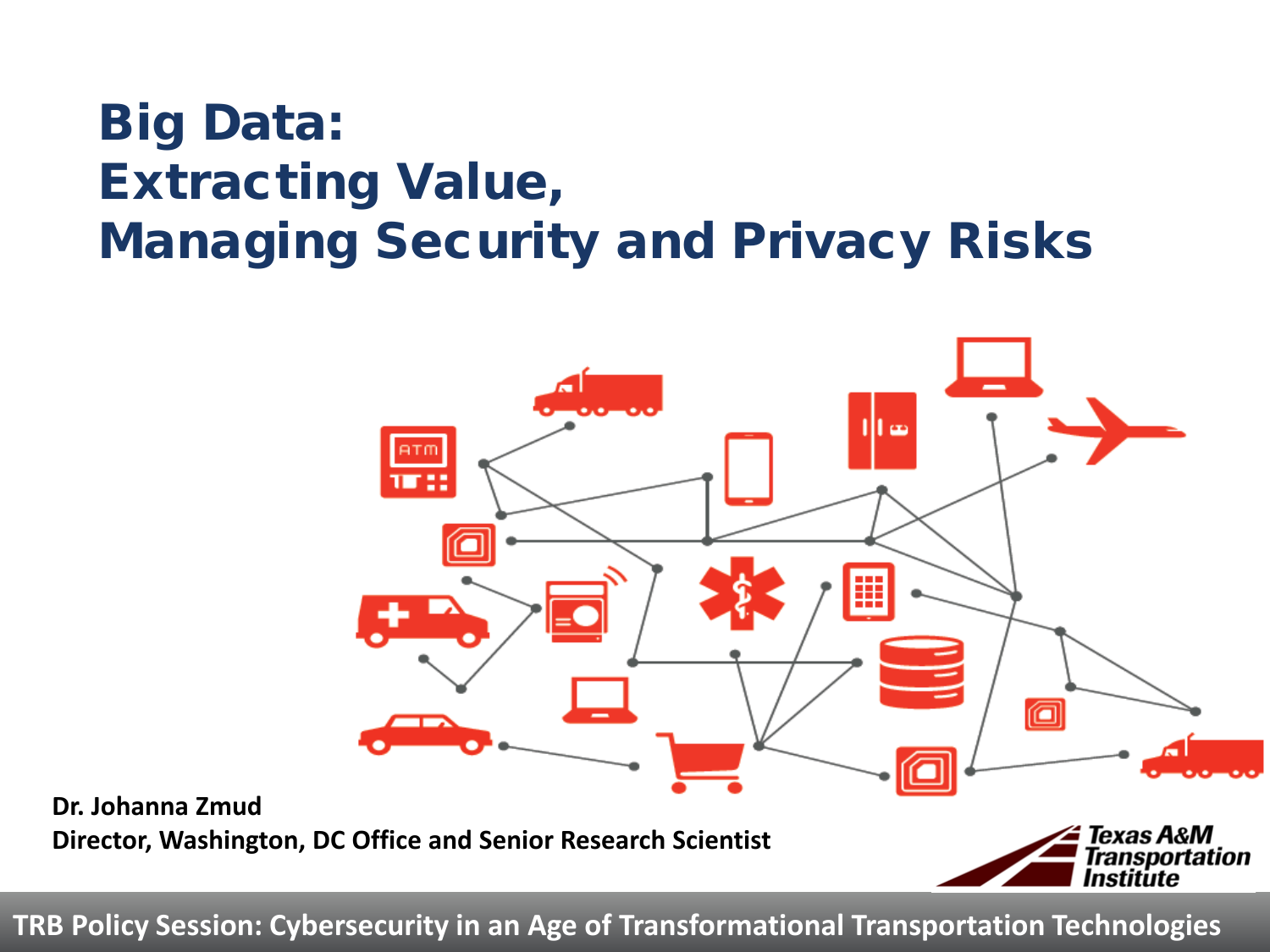## Big Data Opportunity



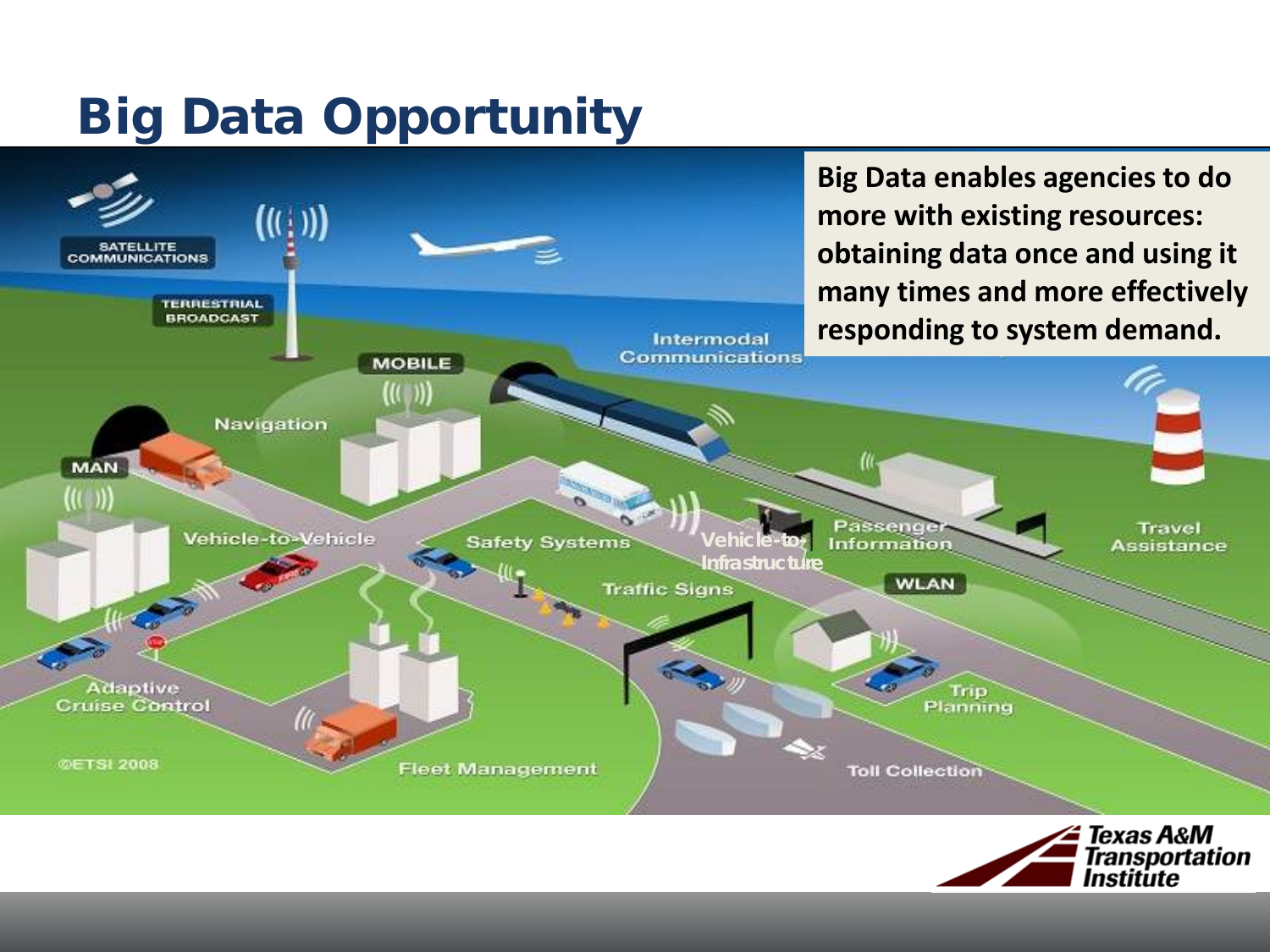## Big Data: Process not Concept



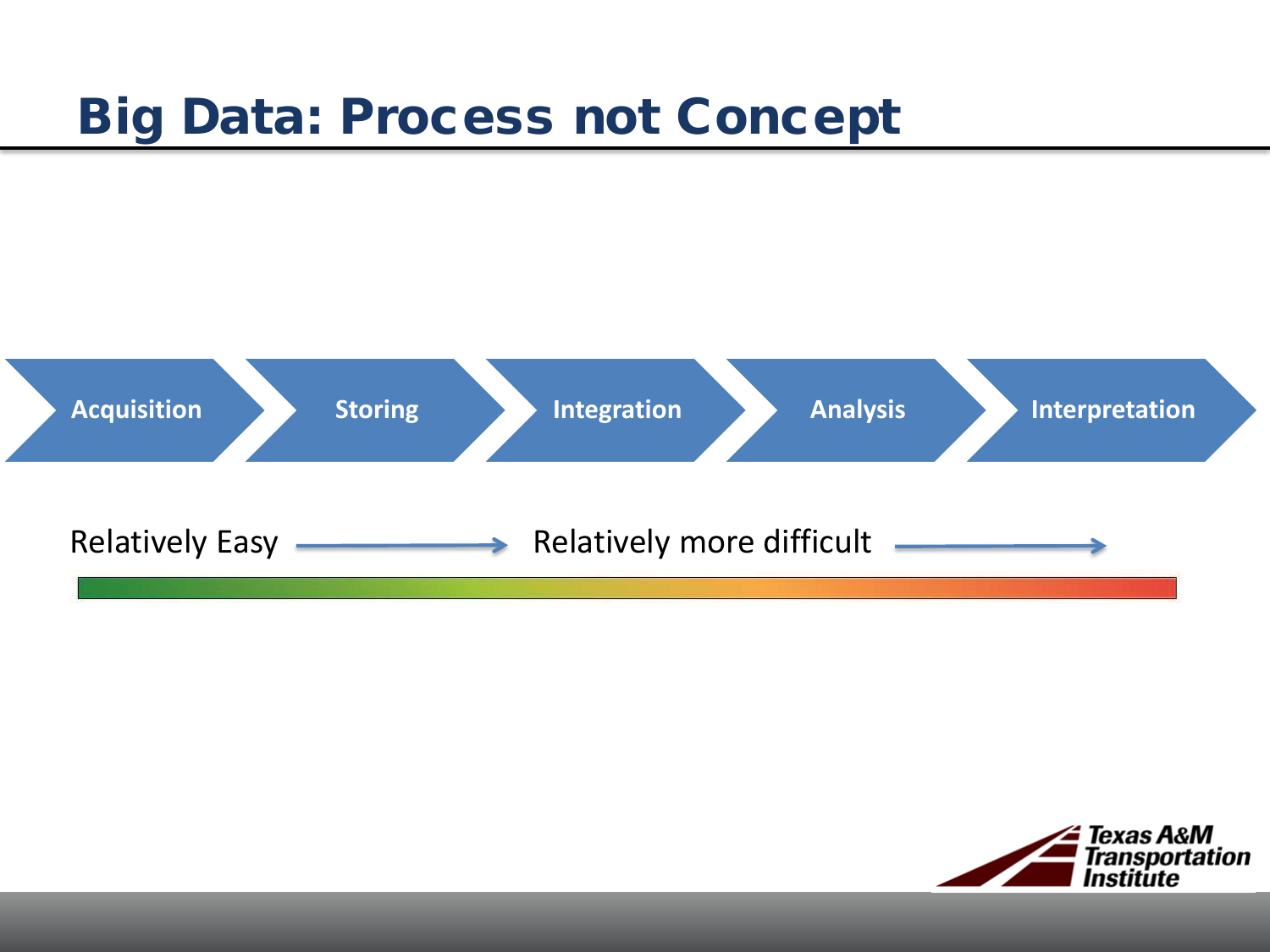## Fusion of Data Creates New Knowledge

#### **Sources:**



**Remote or** *in situ* **sensors**

**Crowdsourcing**







**Monitored (IOT)**



**Opportunistic sensing**

#### **About:**



**People:** Movements, Economic activities, Interactions



**Infrastructure:** Extent, Conditions, Performance



**Environment:**

Sources, Volumes, and Impacts of pollutants

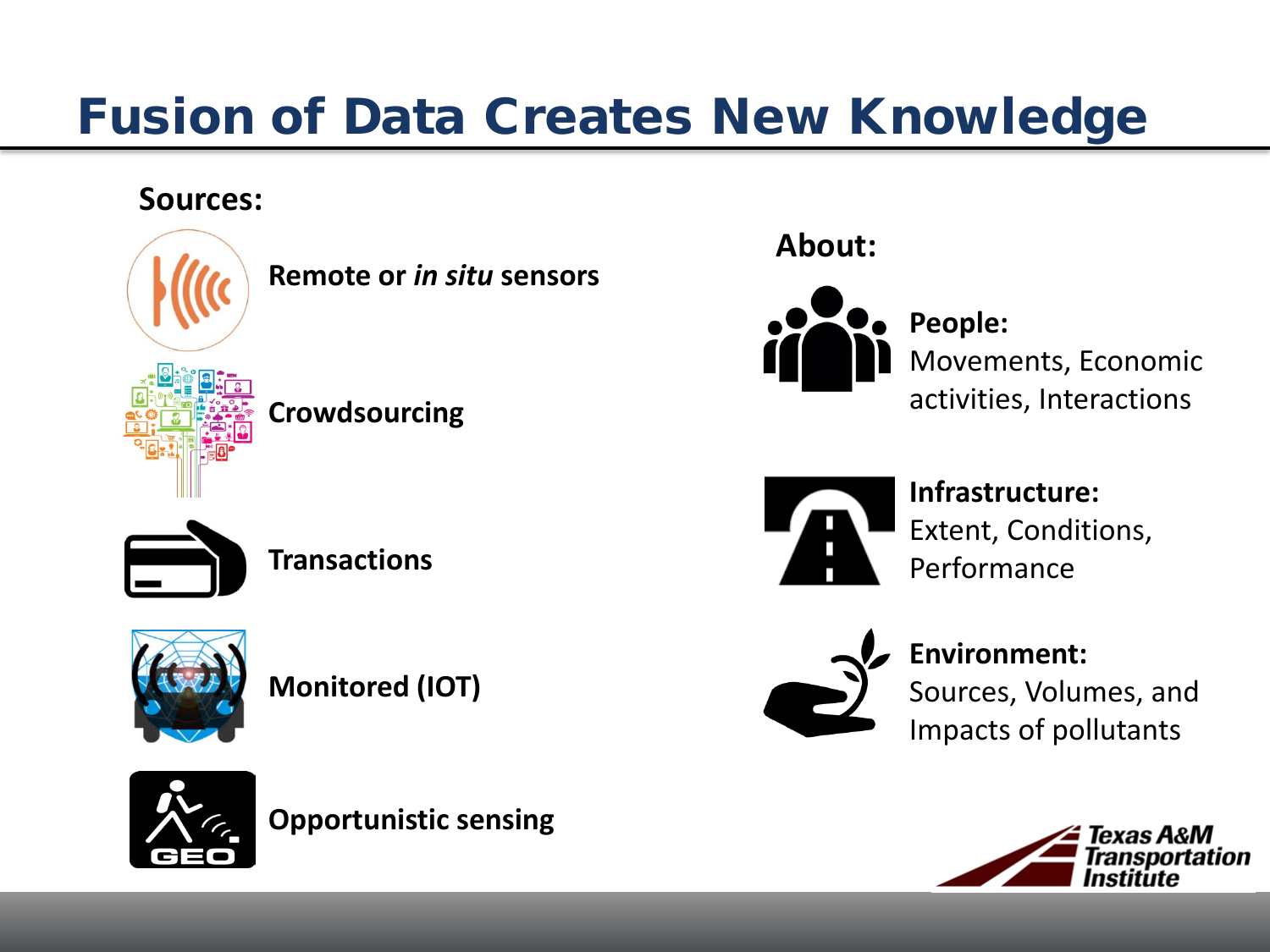## New Models of Public-Private Engagement



- **Benefits** 
	- Private-sector innovation
	- More efficient and accountable government

**The more data are shared, the more threats to privacy and security.**

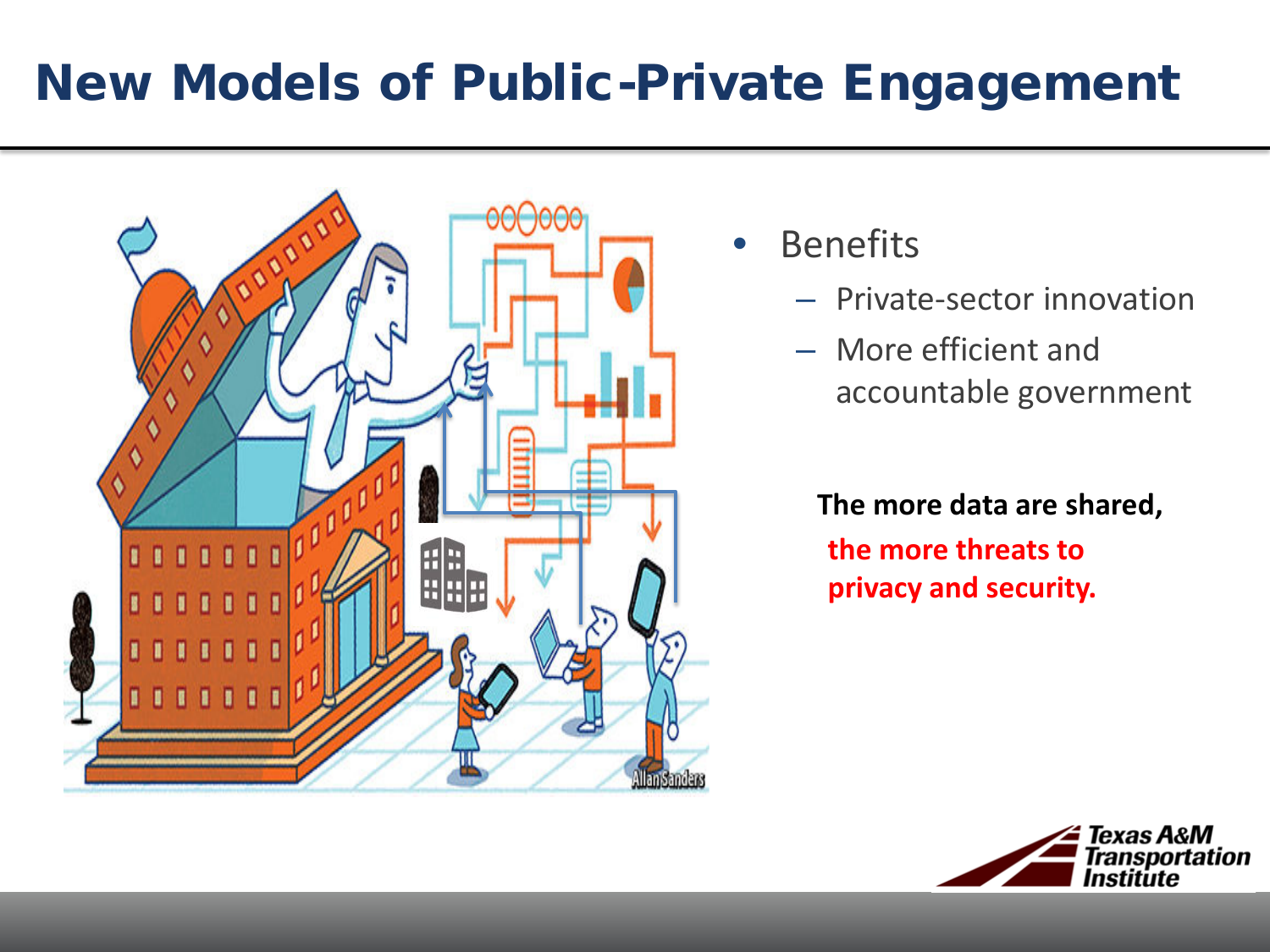# Legal Data Protections

- No single national law regulating the collection and use of personal data
- Patchwork system of federal and state laws and regulations



- Best practices from Federal Trade Commission
	- Notice of collection and intended use (purpose limitation)
	- Informed consent
	- Citizen access
	- Responsibility to keep data secure and accurate

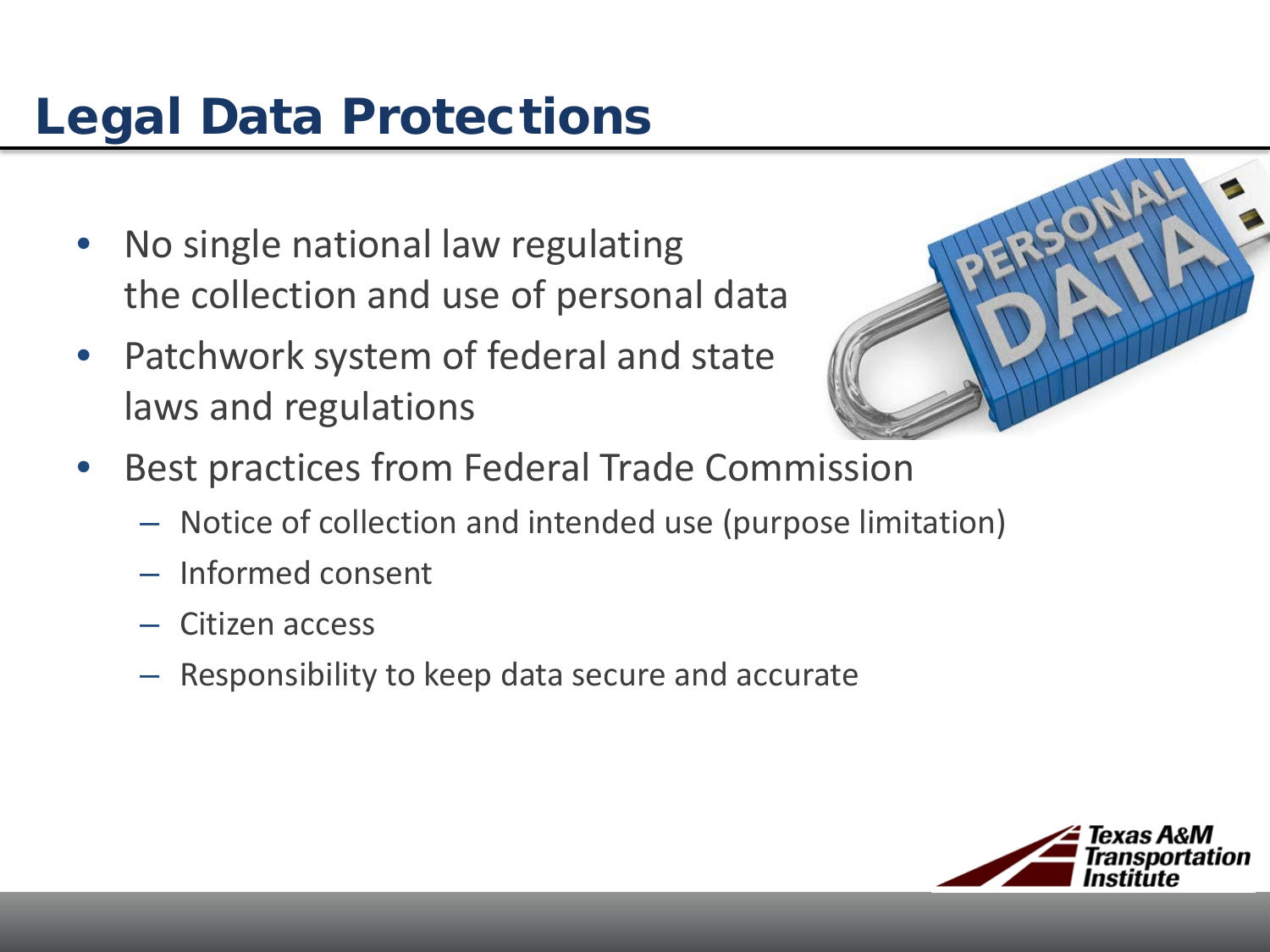## Data Protection "Gaps" in a Big Data World

- **Notice**
- **Purpose limitation** • **Informed consent**
- Data that can be tied to a person often:
	- Not provided by a subject
	- Results from opportunistic sensing
	- Emerges ex-post from data fusion

• **Responsibility to keep data secure**

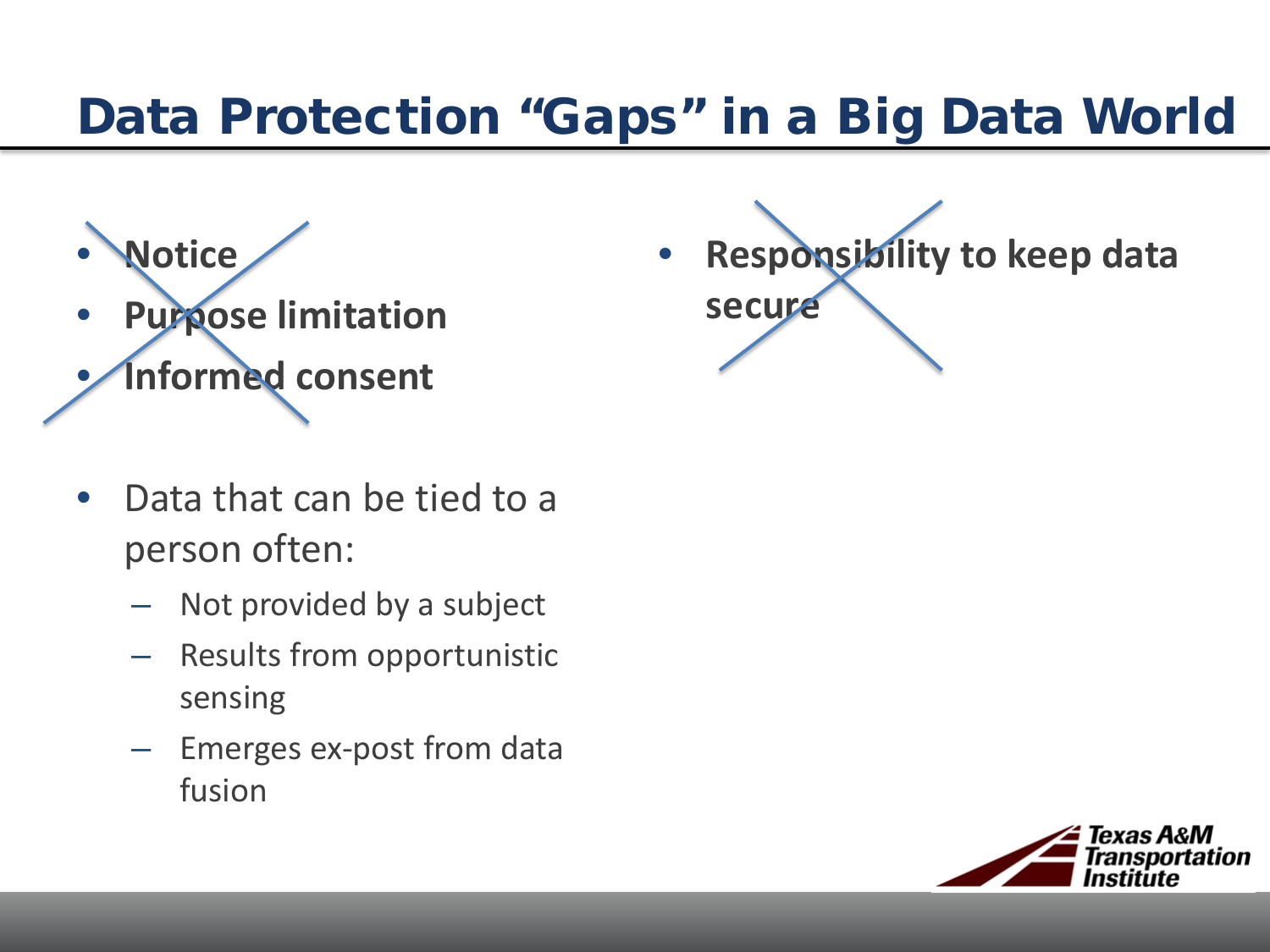# How Easy to Break Anonymity

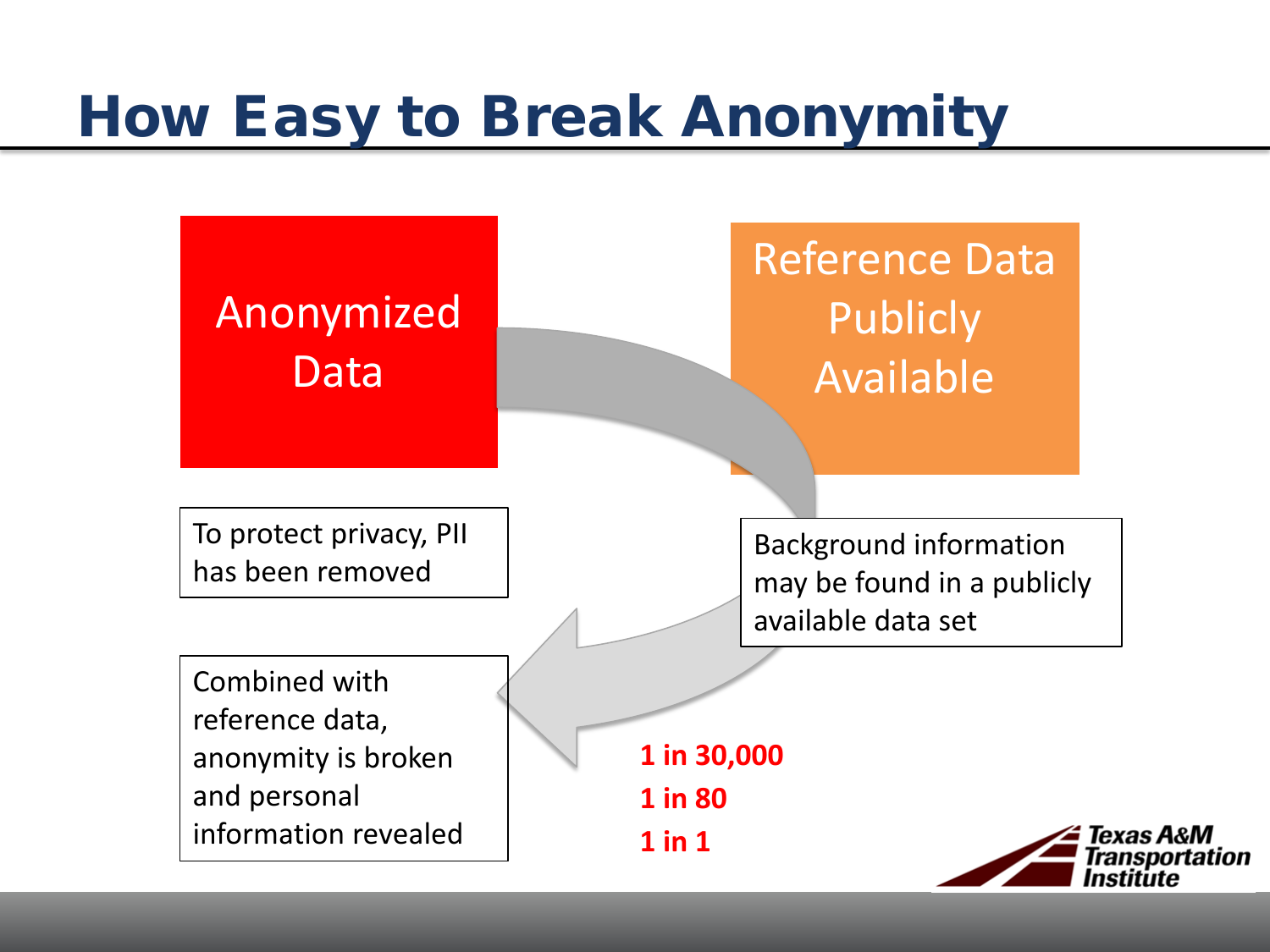## More Security Threats to Big Data

- **Data breaches are common and increasingly expensive**
- **NIST: Know, Prevent, Detect, Respond, Recover**



- Lack of designed security
- Big data diversity
- Big data skills gap
- 3<sup>rd</sup> party users

**Cyber security is now a CEO issue**

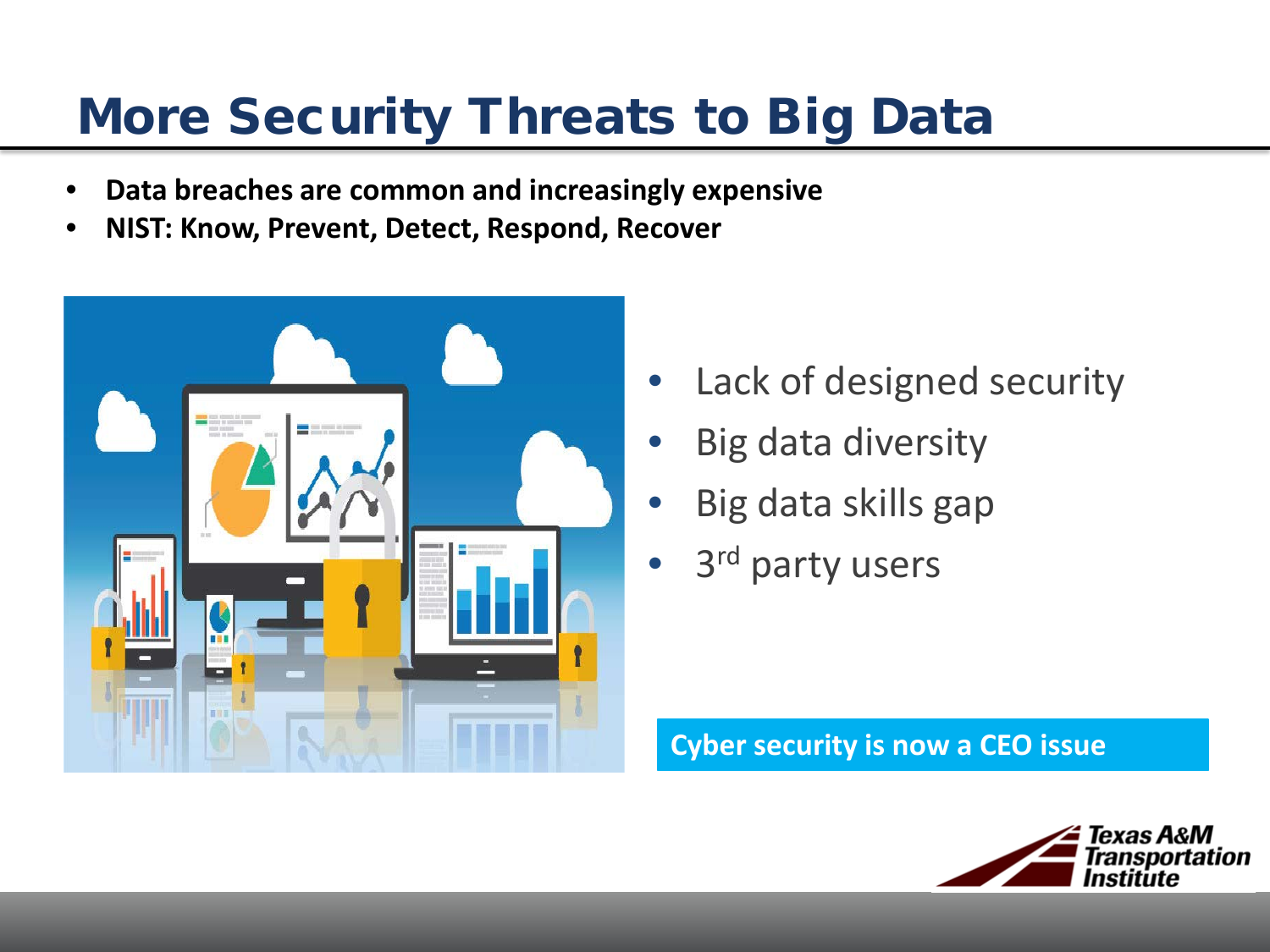## How People Feel About Security and Privacy?

- 91% of adults agree that consumers have lost control of how personal information is collected and used by companies
- 31% feel confident that records of their activity maintained by government agencies will remain private and secure
- 50% of adults feel that details of their physical location over time is very sensitive information
- 45% of online households avoided online activities due to privacy or security concerns
- 19% affected by an online security breach

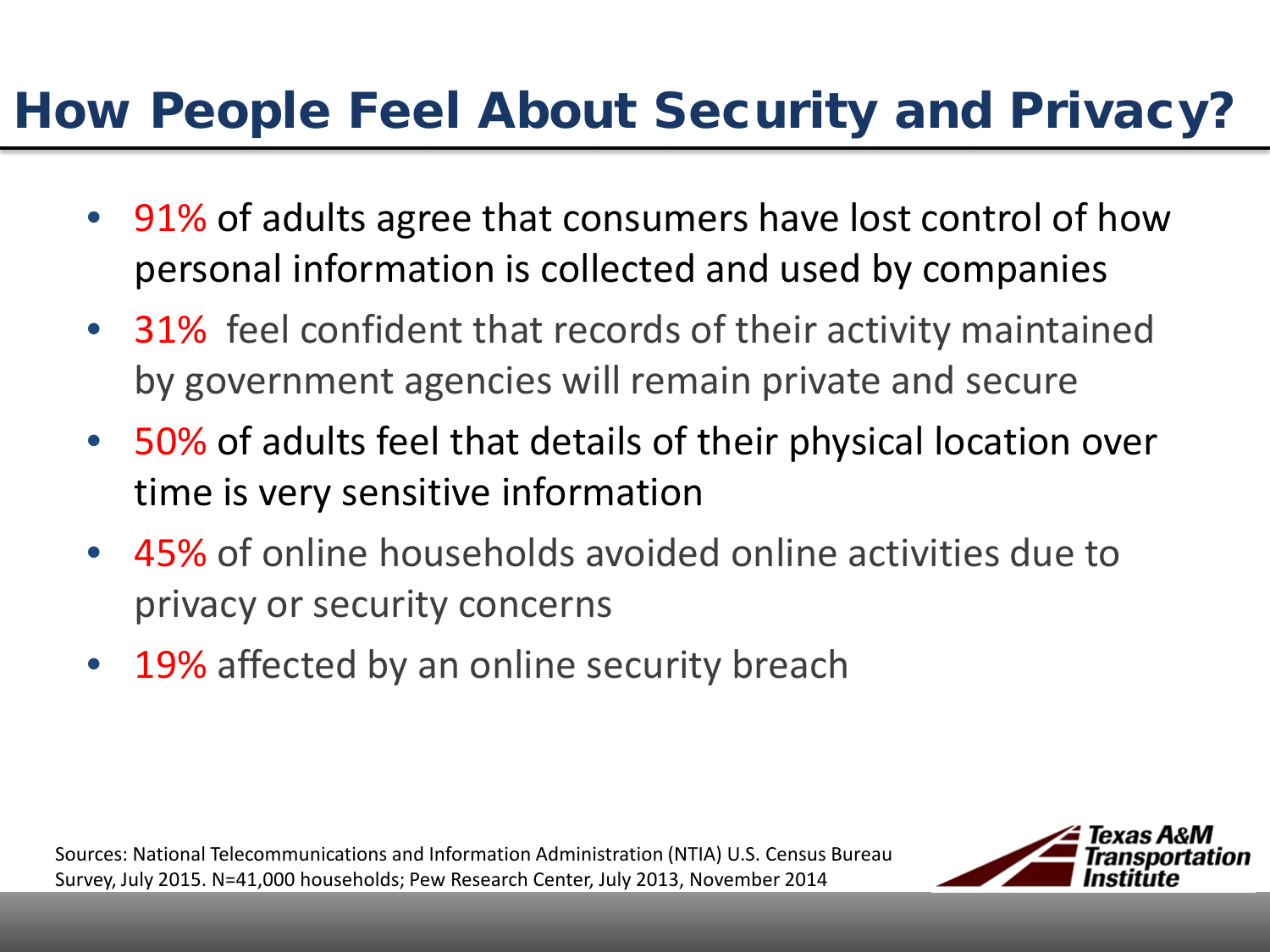# Big Data: Research Going Forward

- Are people more or less concerned about data privacy and security?
- Who should own data of use to transportation agencies and what are sharing protocols?
- How can transportation agencies ensure an adequate level of data literacy for handling new data streams and novel types?
- What are the trade-offs in terms of open data / privacy protections that transportation agencies will need to make? And, what are their economic costs?
- How can transportation agencies responsibly capture, use, and share geo-located personal information?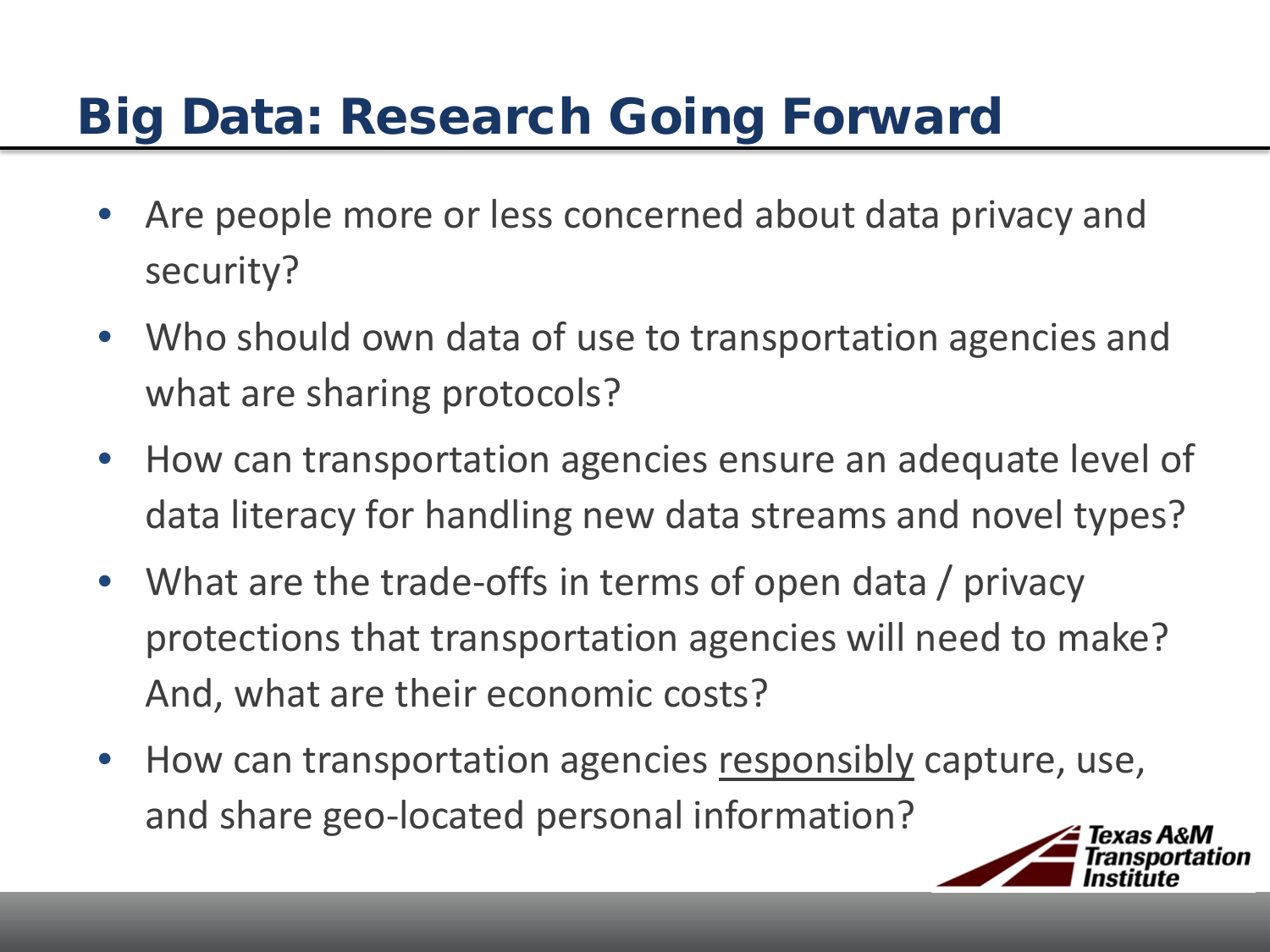# Time for a New Deal on Data?

- **Objective**
	- $-$  Rebalancing ownership of data in favor of individuals whose data are collected
- **Rationale**
	- $-$  Personal data immensely valuable  $-$  both for public agencies and private companies
	- How to ensure people are willing to share their data?



## • **Method**

- Data as money
- Managed account of personal data like a bank account (personal data locker or store)

### • **Outcome**

– Market for access and use

### **What would New Deal on Data mean for transportation agencies?**